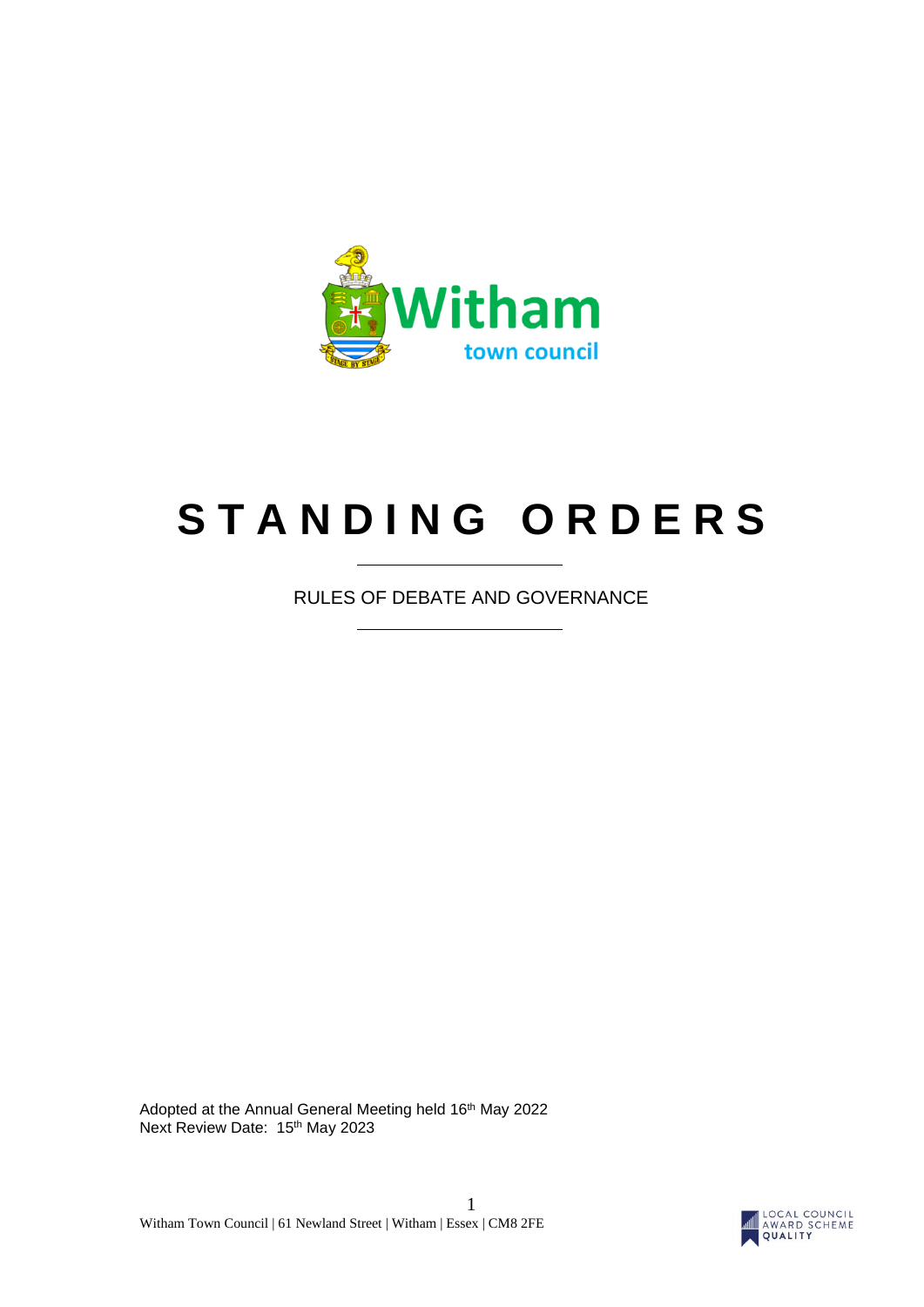| $\mathbf{1}$ . |                                                                |
|----------------|----------------------------------------------------------------|
| 2.             |                                                                |
| 3.             |                                                                |
| 4.             |                                                                |
| 5.             |                                                                |
| 6.             | EXTRAORDINARY MEETINGS OF THE COUNCIL, COMMITTEES AND          |
| 7.             |                                                                |
| 8.             |                                                                |
| 9.             | MOTIONS FOR A MEETING THAT REQUIRE WRITTEN NOTICE TO BE        |
|                | 10. MOTIONS AT A MEETING THAT DO NOT REQUIRE WRITTEN NOTICE 12 |
|                |                                                                |
|                |                                                                |
|                |                                                                |
|                |                                                                |
|                |                                                                |
|                |                                                                |
|                |                                                                |
|                |                                                                |
|                |                                                                |
|                |                                                                |
|                | 21. RESPONSIBILITIES UNDER DATA PROTECTION LEGISLATION 19      |
|                |                                                                |
|                |                                                                |
|                | 24. COMMUNICATING WITH DISTRICT AND COUNTY OR UNITARY          |
|                |                                                                |
|                |                                                                |

These Standing Orders are subject to the Interpretation Act.

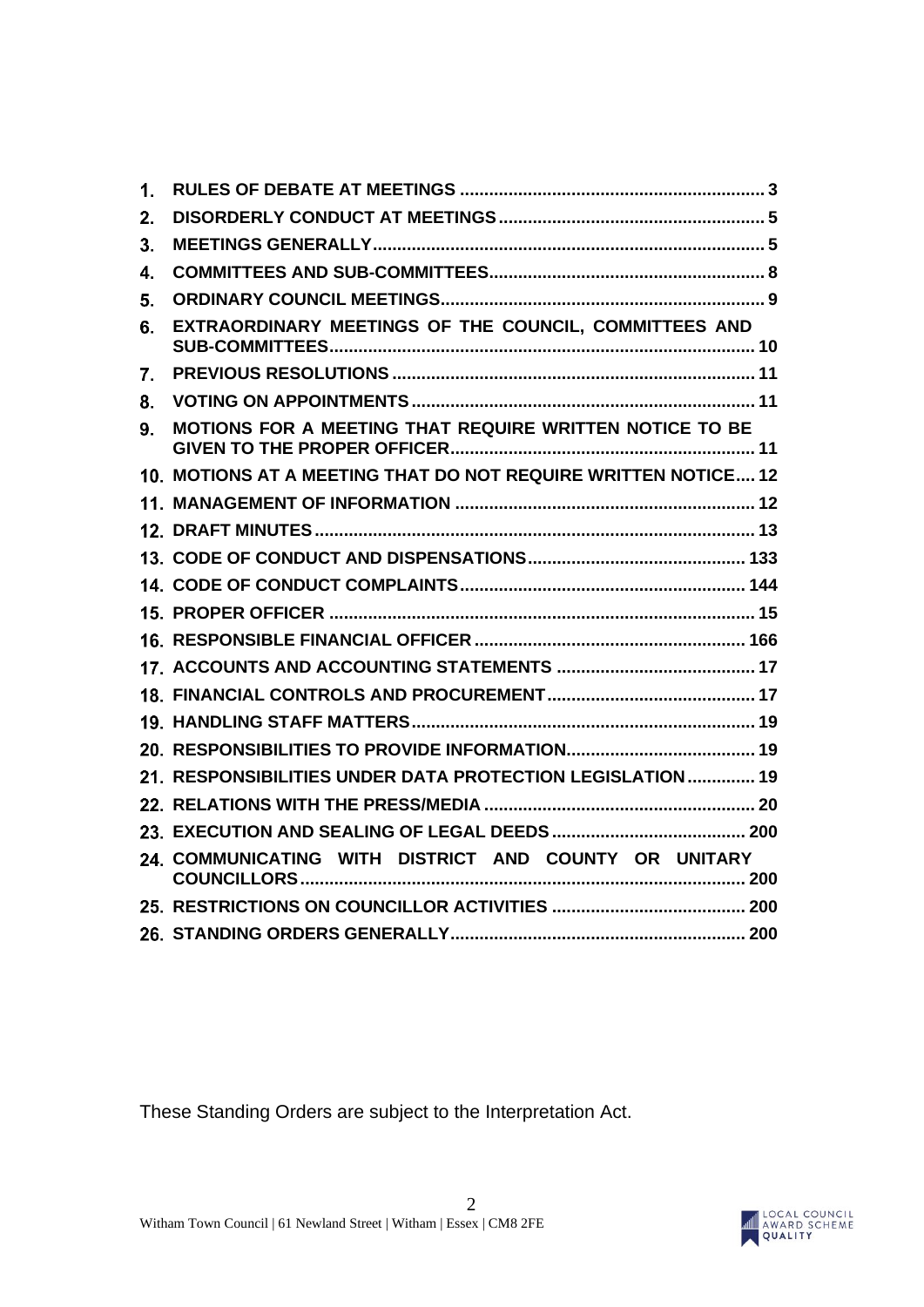# <span id="page-2-0"></span>**1) RULES OF DEBATE AT MEETINGS**

- a Motions on the agenda shall be considered in the order that they appear unless the order is changed at the discretion of the chairman of the meeting.
- b A motion (including an amendment) shall not be progressed unless it has been moved and seconded.
- c A motion on the agenda that is not moved by its proposer may be treated by the chairman of the meeting as withdrawn.
- d If a motion (including an amendment) has been seconded, it may be withdrawn by the proposer only with the consent of the seconder and the meeting.
- e An amendment is a proposal to remove or add words to a motion. It shall not negate the motion.
- f If an amendment to the original motion is carried, the original motion (as amended) becomes the substantive motion upon which further amendment(s) may be moved.
- g An amendment shall not be considered unless early verbal notice of it is given at the meeting and, if requested by the chairman of the meeting, is expressed in writing to the chairman.
- h A councillor may move an amendment to their own motion if agreed by the meeting. If a motion has already been seconded, the amendment shall be with the consent of the seconder and the meeting.
- i If there is more than one amendment to an original or substantive motion, the amendments shall be moved in the order directed by the chairman of the meeting.
- j Subject to standing order 1(k), only one amendment shall be moved and debated at a time, the order of which shall be directed by the chairman of the meeting.
- k One or more amendments may be discussed together if the chairman of the meeting considers this expedient but each amendment shall be voted upon separately.
- l A councillor may not move more than one amendment to an original or substantive motion.
- m The mover of an amendment has no right of reply at the end of debate on it.
- n Where a series of amendments to an original motion are carried, the mover of the original motion shall have a right of reply either at the end of debate on the first amendment or at the very end of debate on the final substantive motion immediately before it is put to the vote.
- o Unless permitted by the chairman of the meeting, a councillor may speak once in the debate on a motion except:
	- i. to speak on an amendment moved by another councillor;
	- ii. to move or speak on another amendment if the motion has been amended

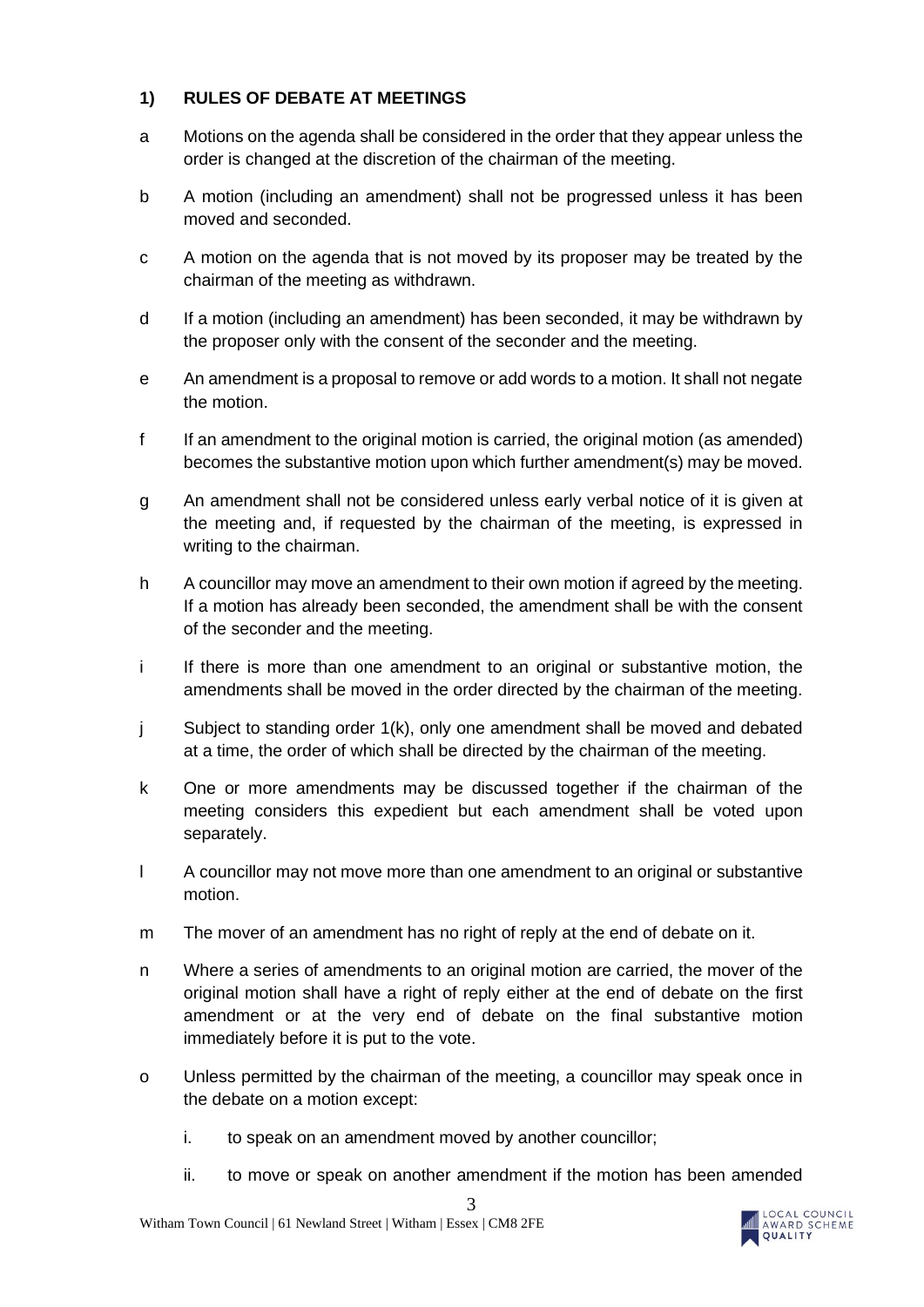since they last spoke;

- iii. to make a point of order;
- iv. to give a personal explanation; or
- v. to exercise a right of reply.
- p During the debate on a motion, a councillor may interrupt only on a point of order or a personal explanation and the councillor who was interrupted shall stop speaking. A councillor raising a point of order shall identify the standing order which they consider has been breached or specify the other irregularity in the proceedings of the meeting they are concerned by.
- q A point of order shall be decided by the chairman of the meeting and their decision shall be final.
- r When a motion is under debate, no other motion shall be moved except:
	- i. to amend the motion;
	- ii. to proceed to the next business;
	- iii. to adjourn the debate;
	- iv. to put the motion to a vote;
	- v. to ask a person to be no longer heard or to leave the meeting;
	- vi. to refer a motion to a committee or sub-committee for consideration;
	- vii. to exclude the public and press;
	- viii. to adjourn the meeting; or
	- ix. to suspend particular standing order(s) excepting those which reflect mandatory statutory or legal requirements.
- s Before an original or substantive motion is put to the vote, the chairman of the meeting shall be satisfied that the motion has been sufficiently debated and that the mover of the motion under debate has exercised or waived their right of reply.
- t Before a vote is conducted:
	- The presiding officer will record the proposal as given by the Member in attendance. If the proposal is unclear, the presiding officer may seek clarity.
	- The proposal shall be handed to the Chairman who will perform a second reading aloud for confirmation of accuracy. If no objection as to the accuracy of the motion is received, the vote shall proceed.
	- The Chairman shall call for those in favour of the proposal. If a clear majority is in favour, the motion is carried and in absence of any further motions, is concluded.

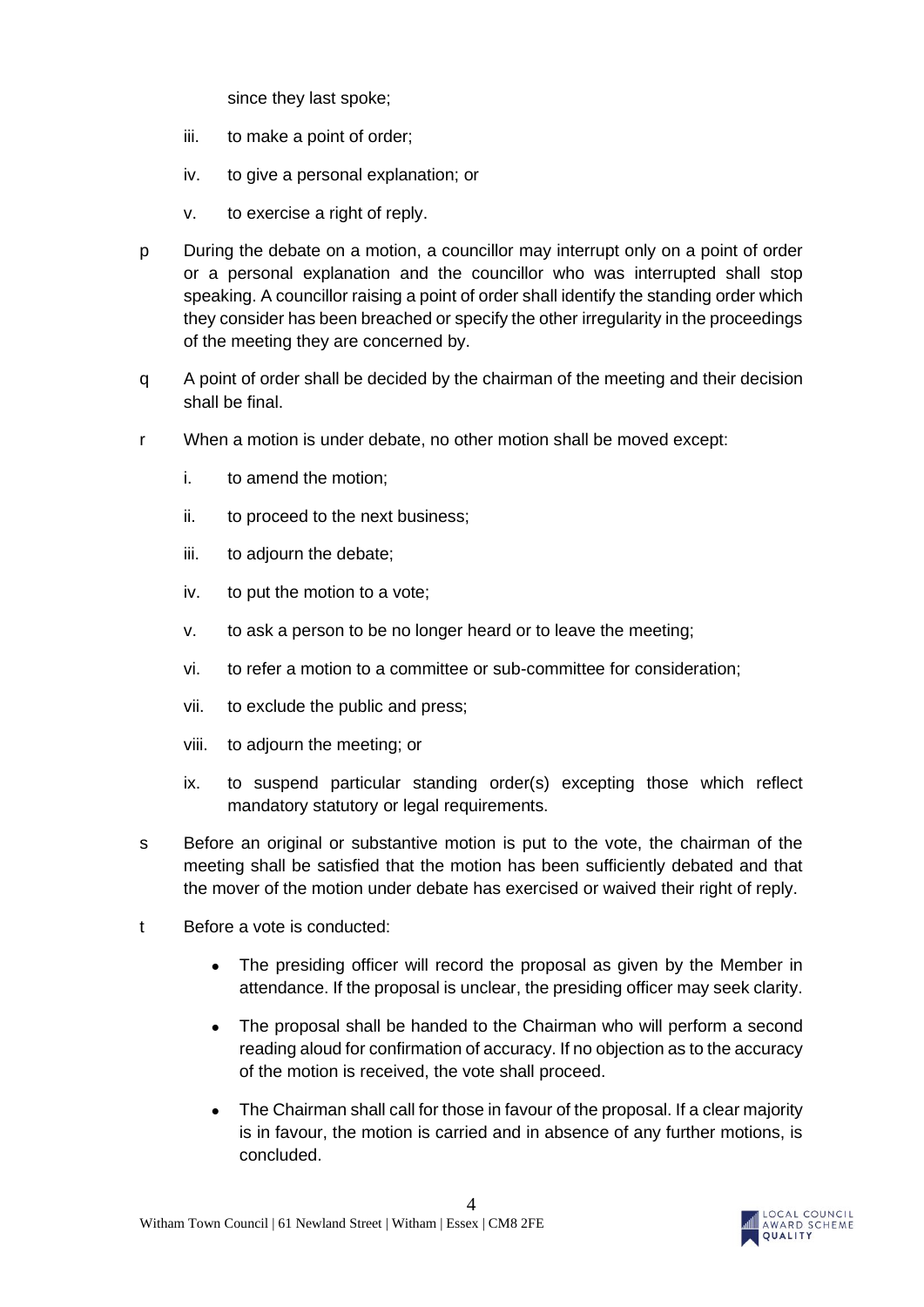- Abstentions will not be called for save for in the event of a recorded vote.
- u Excluding motions moved under standing order 1(r), the contributions or speeches by a councillor shall relate only to the motion under discussion and shall not exceed three minutes without the consent of the chairman of the meeting.

#### <span id="page-4-0"></span>**2) DISORDERLY CONDUCT AT MEETINGS**

- a No person shall obstruct the transaction of business at a meeting or behave offensively or improperly. If this standing order is ignored, the chairman of the meeting shall request such person(s) to moderate or improve their conduct.
- b If person(s) disregard the request of the chairman of the meeting to moderate or improve their conduct, any councillor or the chairman of the meeting may move that the person be no longer heard or be excluded from the meeting. The motion, if seconded, shall be put to the vote without discussion.
- c If a resolution made under standing order 2(b) is ignored, the chairman of the meeting may take further reasonable steps to restore order or to progress the meeting. This may include temporarily suspending or closing the meeting.

## <span id="page-4-1"></span>**3) MEETINGS GENERALLY**

| <b>Full Council meetings</b> |  |
|------------------------------|--|
| Committee meetings           |  |
| Sub-committee meetings       |  |

- a **Meetings shall not take place in premises which at the time of the meeting are used for the supply of alcohol, unless no other premises are available free of charge or at a reasonable cost.**
- b **The minimum three clear days for notice of a meeting does not include the day on which notice was issued, the day of the meeting, a Sunday, a day of the Christmas break, a day of the Easter break or of a bank holiday or a day appointed for public thanksgiving or mourning.**
- c **The minimum three clear days' public notice for a meeting does not include the day on which the notice was issued or the day of the meeting unless the meeting is convened at shorter notice.**
- ● d **Meetings shall be open to the public unless their presence is prejudicial to the public interest by reason of the confidential nature of the business to be transacted or for other special reasons. The public's exclusion from part or all of a meeting shall be by a resolution which shall give reasons for the public's exclusion.**
	- e Members of the public may make representations, answer questions and give evidence at a meeting which they are entitled to attend in respect of the business

5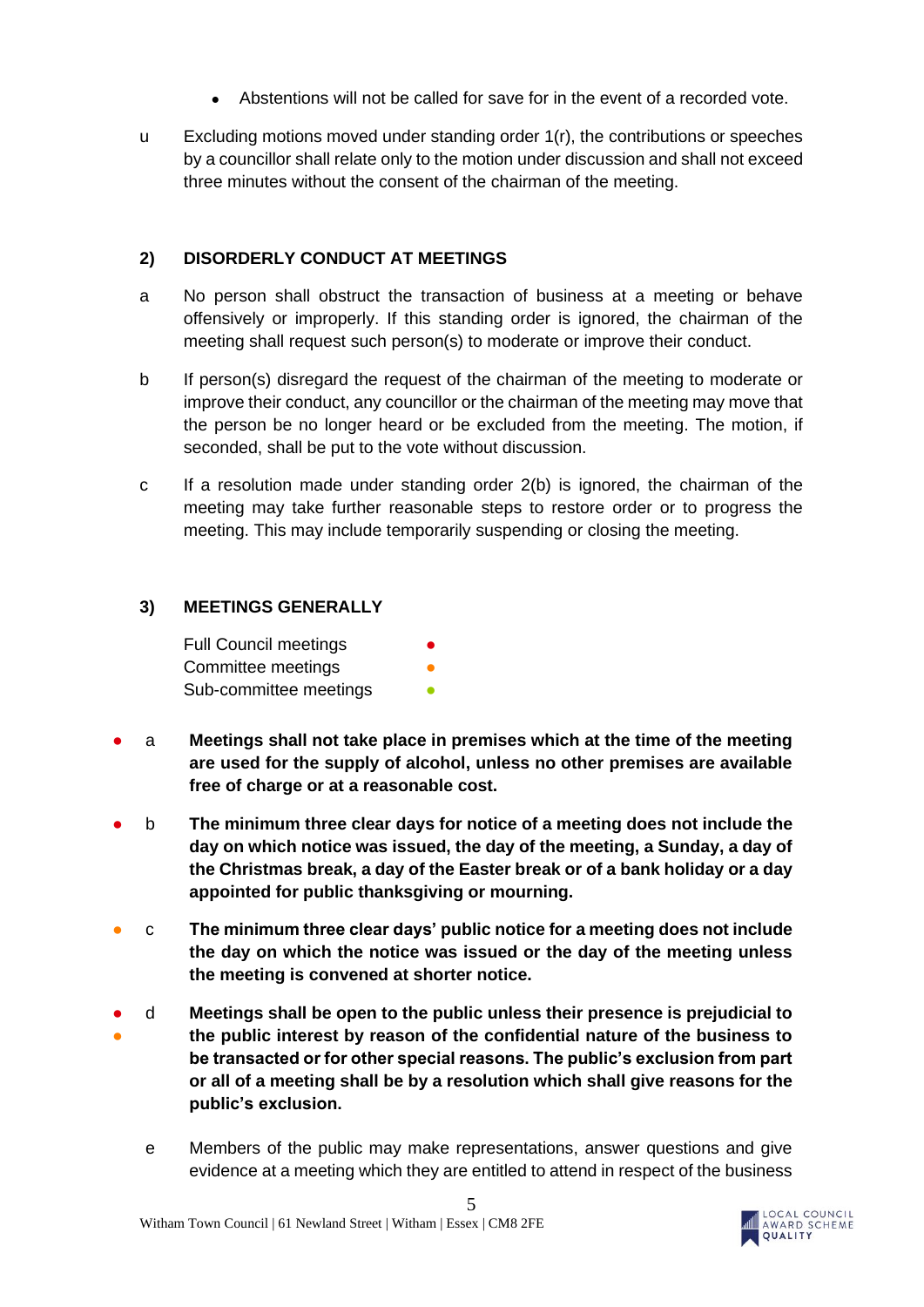on the agenda.

- f The period of time designated for public participation at a meeting in accordance with standing order 3(e) shall not exceed 30 minutes unless directed by the chairman of the meeting.
- g Subject to standing order 3(f), a member of the public shall not speak for more than 3 minutes.
- h In accordance with standing order 3(e), a question shall not require a response at the meeting nor start a debate on the question. The chairman of the meeting may direct that a written or oral response be given.
- i A person shall raise their hand when requesting to speak and stand when speaking (except when a person has a disability or is likely to suffer discomfort) at meetings of the Full Council. The chairman of the meeting may at any time permit a person to be seated when speaking.
- j A person who speaks at a meeting shall direct their comments to the chairman of the meeting.
- k Only one person is permitted to speak at a time. If more than one person wants to speak, the chairman of the meeting shall direct the order of speaking.
- ● l **Subject to standing order 3(m), a person who attends a meeting is permitted to report on the meeting whilst the meeting is open to the public. To "report" means to film, photograph, make an audio recording of meeting proceedings, use any other means for enabling persons not present to see or hear the meeting as it takes place or later or to report or to provide oral or written commentary about the meeting so that the report or commentary is available as the meeting takes place or later to persons not present.**
- ● m **A person present at a meeting may not provide an oral report or oral commentary about a meeting as it takes place without permission.**
- ● n **The press shall be provided with reasonable facilities for the taking of their report of all or part of a meeting at which they are entitled to be present.**
- o **Subject to standing orders which indicate otherwise, anything authorised or required to be done by, to or before the Chairman of the Council may in their absence be done by, to or before the Vice-Chairman of the Council (if there is one).**
- p **The Chairman of the Council, if present, shall preside at a meeting. If the Chairman is absent from a meeting, the Vice-Chairman of the Council (if there is one) if present, shall preside. If both the Chairman and the Vice-Chairman are absent from a meeting, a councillor as chosen by the councillors present at the meeting shall preside at the meeting.**
- ● q **Subject to a meeting being quorate, all questions at a meeting shall be decided by a majority of the councillors and non-councillors with voting**

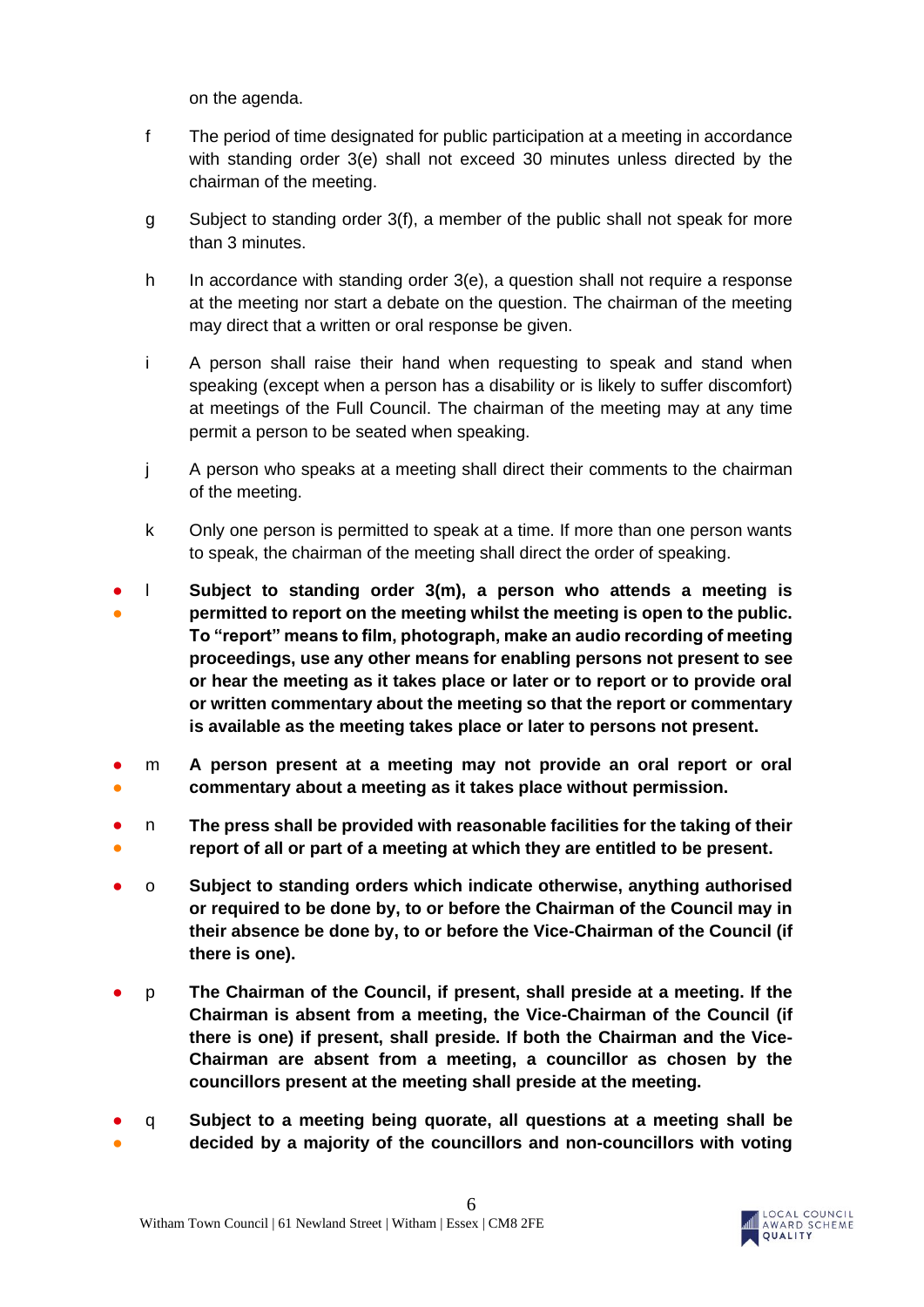- **rights present and voting.**
- r **The chairman of a meeting may give an original vote on any matter put to**
- ● **the vote, and in the case of an equality of votes may exercise their casting vote whether or not they gave an original vote.**

*See standing orders 5(h) and (i) for the different rules that apply in the election of the Chairman of the Council at the annual meeting of the Council.*

- s **Unless standing orders provide otherwise, voting on a question shall be by a show of hands. At the request of a councillor, the voting on any question shall be recorded so as to show whether each councillor present and voting gave their vote for or against that question.** Such a request shall be made before moving on to the next item of business on the agenda.
	- t The minutes of a meeting shall include an accurate record of the following:
		- i. the time and place of the meeting;
		- ii. the names of councillors who are present and the names of councillors who have sent their apologies;
		- iii. interests that have been declared by councillors and non-councillors with voting rights;
		- iv. the grant of dispensations (if any) to councillors and non-councillors with voting rights;
		- v. whether a councillor or non-councillor with voting rights left the meeting when matters that they held interests in were being considered;
		- vi. if there was a public participation session; and
		- vii. the resolutions made.
- ● ● u **A councillor or a non-councillor with voting rights who has a disclosable pecuniary interest or another interest as set out in the Council's code of conduct in a matter being considered at a meeting is subject to statutory limitations or restrictions under the code on their right to participate and vote on that matter.**
- v **No business may be transacted at a meeting unless at least one-third of the whole number of members of the Council are present and in no case shall the quorum of a meeting be less than three.**

*See standing order 4d(vii) for the quorum of a committee or sub-committee meeting.* 

- ● ● w **If a meeting is or becomes inquorate no business shall be transacted** and the meeting shall be closed. The business on the agenda for the meeting shall be adjourned to another meeting.
	- x Any meeting of the Council and its committees shall not exceed a period of two

7

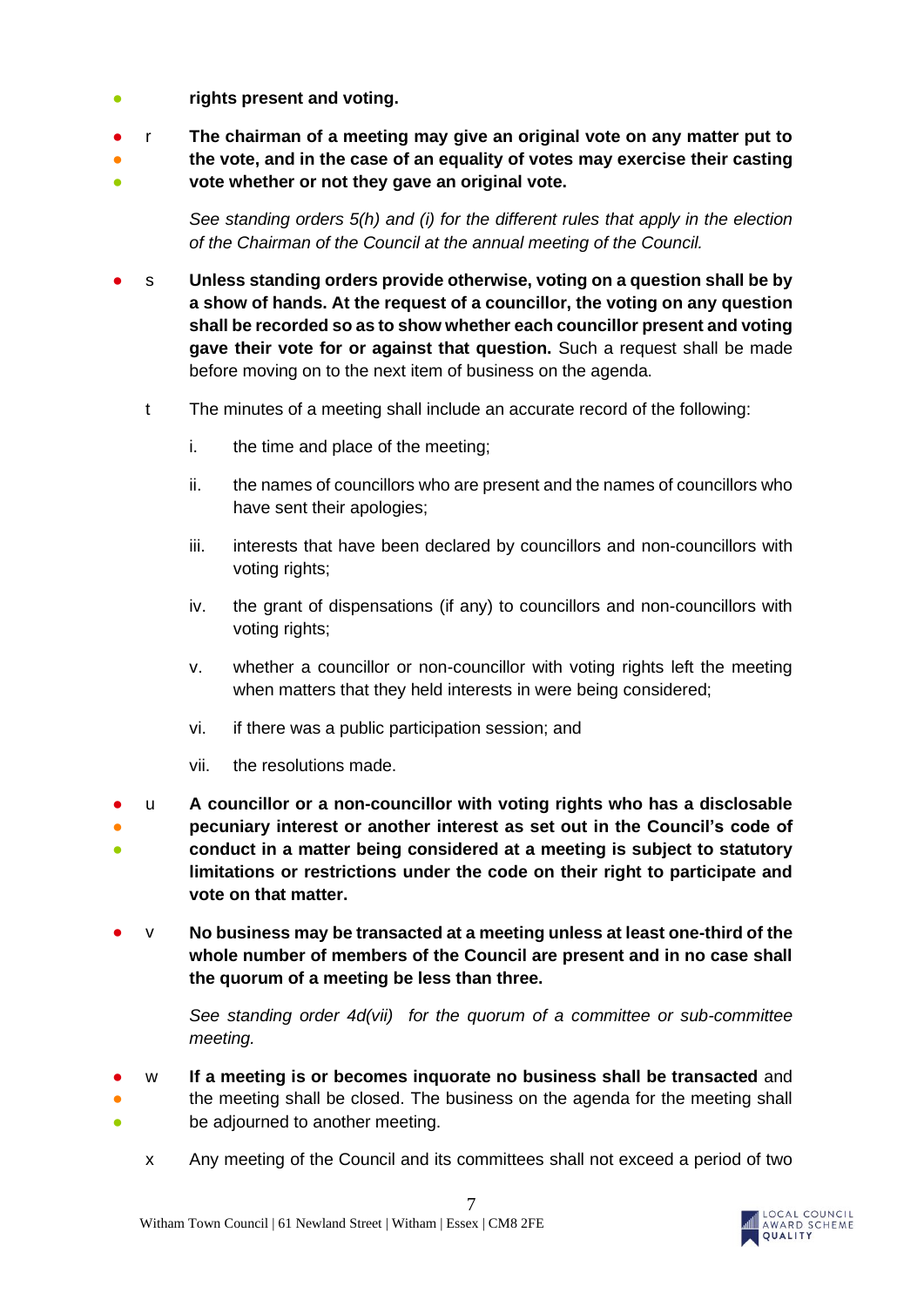hours from commencement.

y All meetings of the Planning Applications & Transport Sub-Committee must close by 7:30pm where a meeting of a standing committee or Full Council directly follows.

#### <span id="page-7-0"></span>**4) COMMITTEES AND SUB-COMMITTEES**

- a **Unless the Council determines otherwise, a committee may appoint a subcommittee whose terms of reference and members shall be determined by the committee.**
- b **The members of a committee may include non-councillors unless it is a committee which regulates and controls the finances of the Council.**
- c **Unless the Council determines otherwise, all the members of an advisory committee and a sub-committee of the advisory committee may be noncouncillors.**
- d The Council may appoint standing committees or other committees as may be necessary, and:
	- i. shall determine their terms of reference; to be included within the scheme of delegation.
	- ii. shall determine the number and time of the ordinary meetings of a standing committee up until the date of the next annual meeting of the Council;
	- iii. shall permit a committee, other than in respect of the ordinary meetings of a committee, to determine the number and time of its meetings;
	- iv. shall, subject to standing orders 4(b) and (c), appoint and determine the terms of office of members of such a committee;
	- v. shall, after it has appointed the members of a standing committee, appoint the chairman and vice chairman of the standing committee;
	- vi. shall permit a committee other than a standing committee, to appoint its own chairman at the first meeting of the committee;
	- vii. shall determine the place, notice requirements and quorum for a meeting of a committee and a sub-committee which, in both cases, shall be no less than three;
	- viii. shall determine if the public may participate at a meeting of a committee;
	- ix. shall determine if the public and press are permitted to attend the meetings of a sub-committee and also the advance public notice requirements, if any, required for the meetings of a sub-committee;
	- x. shall determine if the public may participate at a meeting of a sub-committee that they are permitted to attend; and
	- xi. may dissolve a committee or a sub-committee.

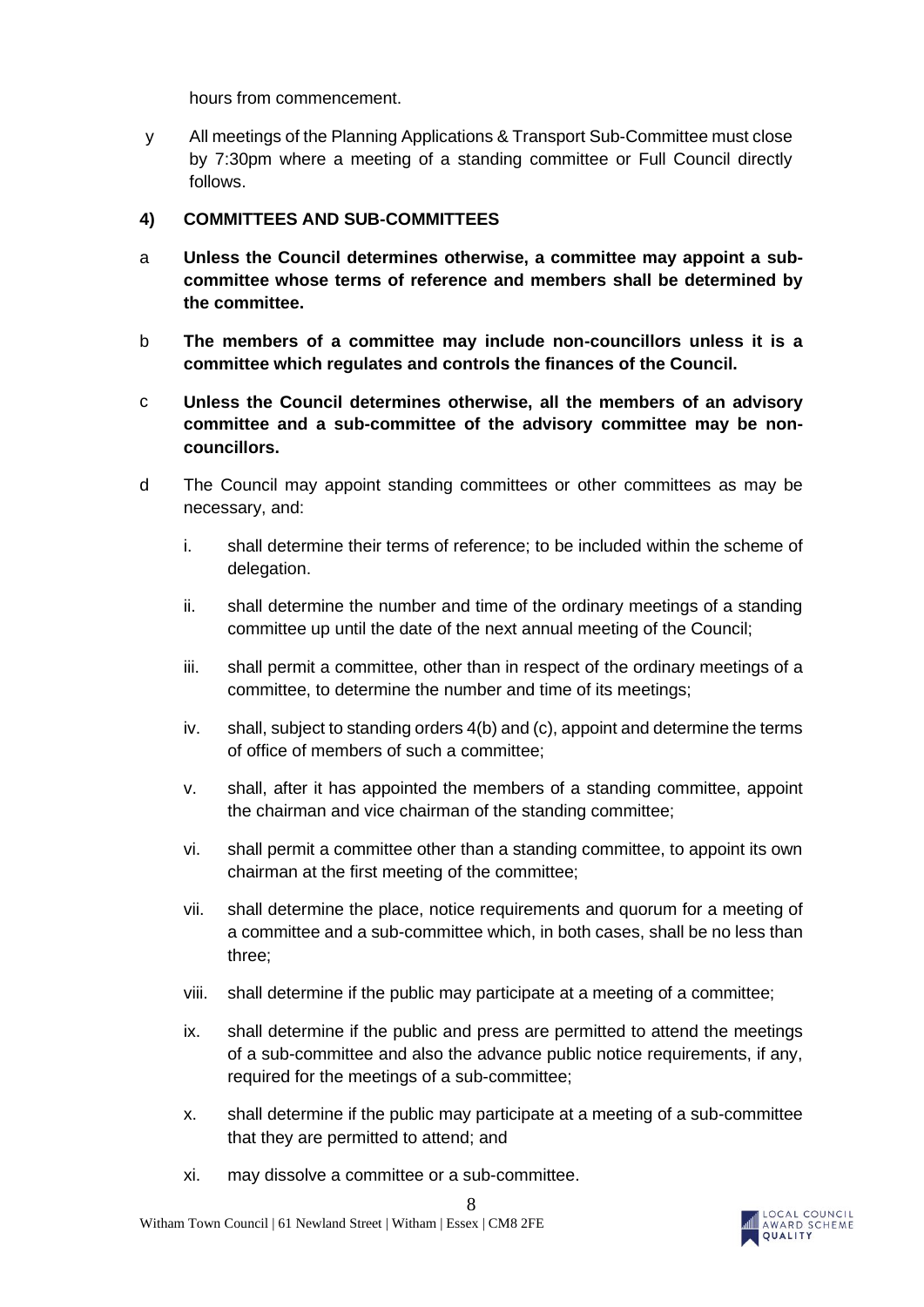#### <span id="page-8-0"></span>**5) ORDINARY COUNCIL MEETINGS**

- a **In an election year, the annual meeting of the Council shall be held on or within 14 days following the day on which the councillors elected take office.**
- b **In a year which is not an election year, the annual meeting of the Council shall be held on such day in May as the Council decides.**
- c **If no other time is fixed, the annual meeting of the Council shall take place at 6pm.**
- d **In addition to the annual meeting of the Council, at least three other ordinary meetings shall be held in each year on such dates and times as the Council decides.**
- e **The first business conducted at the annual meeting of the Council shall be the election of the Chairman and Vice-Chairman (if there is one) of the Council.**
- f **The Chairman of the Council, unless they have resigned or becomes disqualified, shall continue in office and preside at the annual meeting until their successor is elected at the next annual meeting of the Council.**
- g **The Vice-Chairman of the Council, if there is one, unless they resigns or becomes disqualified, shall hold office until immediately after the election of the Chairman of the Council at the next annual meeting of the Council.**
- h **In an election year, if the current Chairman of the Council has not been reelected as a member of the Council, they shall preside at the annual meeting until a successor Chairman of the Council has been elected. The current Chairman of the Council shall not have an original vote in respect of the election of the new Chairman of the Council but shall give a casting vote in the case of an equality of votes.**
- i **In an election year, if the current Chairman of the Council has been re-elected as a member of the Council, they shall preside at the annual meeting until a new Chairman of the Council has been elected. They may exercise an original vote in respect of the election of the new Chairman of the Council and shall give a casting vote in the case of an equality of votes.**
- j Following the election of the Chairman of the Council and Vice-Chairman (if there is one) of the Council at the annual meeting, the business shall include:
	- i. **In an election year, delivery by the Chairman of the Council and councillors of their acceptance of office forms unless the Council resolves for this to be done at a later date. In a year which is not an election year, delivery by the Chairman of the Council of their acceptance of office form unless the Council resolves for this to be done at a later date;**
	- ii. Confirmation of the accuracy of the minutes of the last meeting of the Council;
	- iii. Receipt of the minutes of the last meeting of a committee;

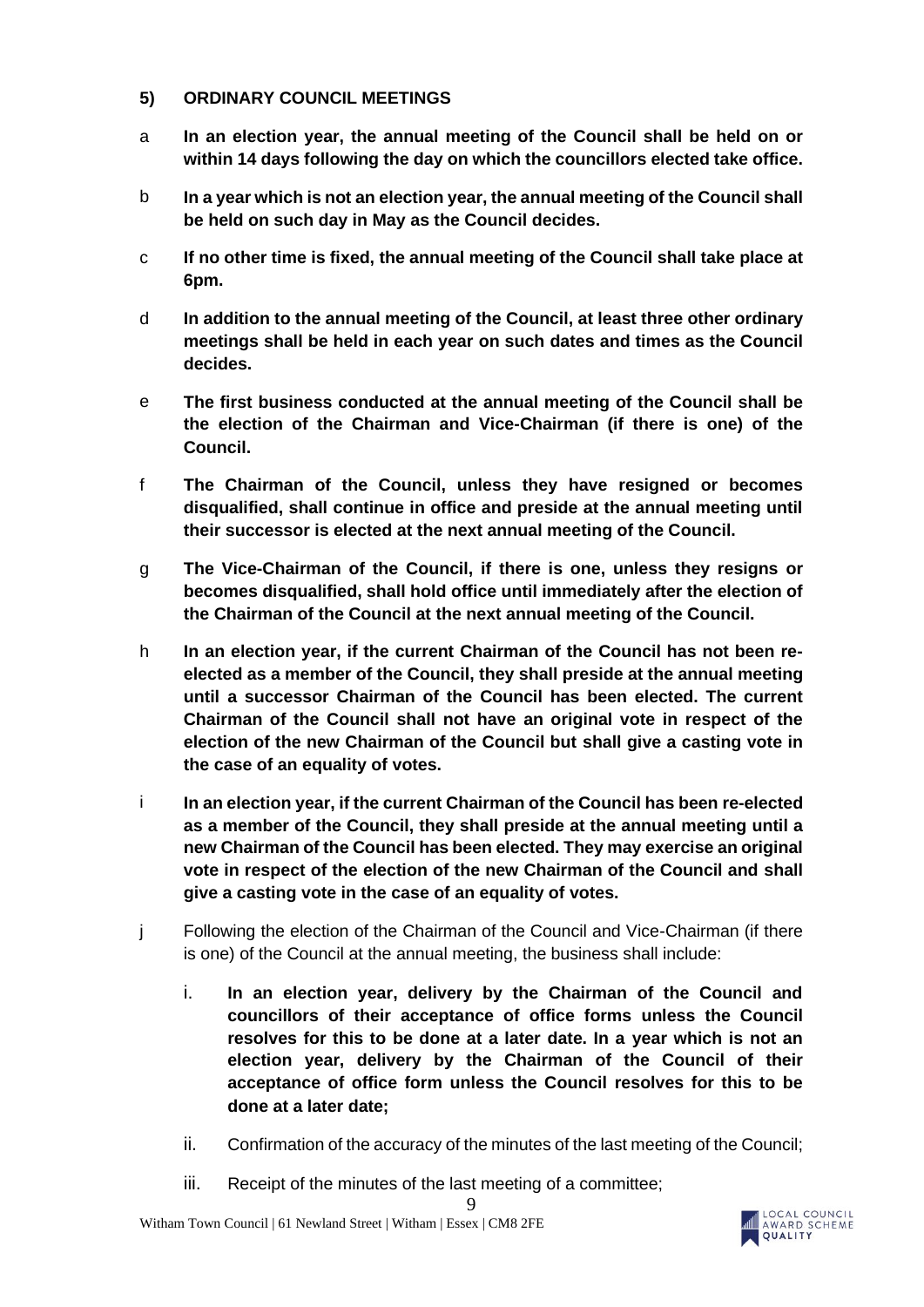- iv. Consideration of the recommendations made by a committee;
- v. Review of delegation arrangements to committees, sub-committees, staff and other local authorities;
- vi. Review of the terms of reference for committees;
- vii. Appointment of members to existing committees;
- viii. Appointment of any new committees in accordance with standing order 4;
- ix. Review and adoption of appropriate standing orders and financial regulations;
- x. Review of arrangements (including legal agreements) with other local authorities, not-for-profit bodies and businesses.
- xi. Review of representation on or work with external bodies and arrangements for reporting back;
- xii. In an election year, to make arrangements with a view to the Council becoming eligible to exercise the general power of competence in the future;
- xiii. To appoint a Leader of the Council, if the Council so wishes:
- xiv. Review of inventory of land and other assets including buildings and office equipment;
- xv. Determining the time and place of ordinary meetings of the Council up to and including the next annual meeting of the Council.
- xvi. Appointment of the internal auditor.

# <span id="page-9-0"></span>**6) EXTRAORDINARY MEETINGS OF THE COUNCIL, COMMITTEES AND SUB-COMMITTEES**

- a **The Chairman of the Council may convene an extraordinary meeting of the Council at any time.**
- b **If the Chairman of the Council does not call an extraordinary meeting of the Council within seven days of having been requested in writing to do so by two councillors, any two councillors may convene an extraordinary meeting of the Council. The public notice giving the time, place and agenda for such a meeting shall be signed by the two councillors.**
- c The chairman of a committee or a sub-committee may convene an extraordinary meeting of the committee or the sub-committee at any time.
- d If the chairman of a committee or a sub-committee does not call an extraordinary meeting within three days of having been requested to do so by a majority of members of the committee or the sub-committee, any member of the committee or the sub-committee may convene an extraordinary meeting of the committee or a sub-committee.

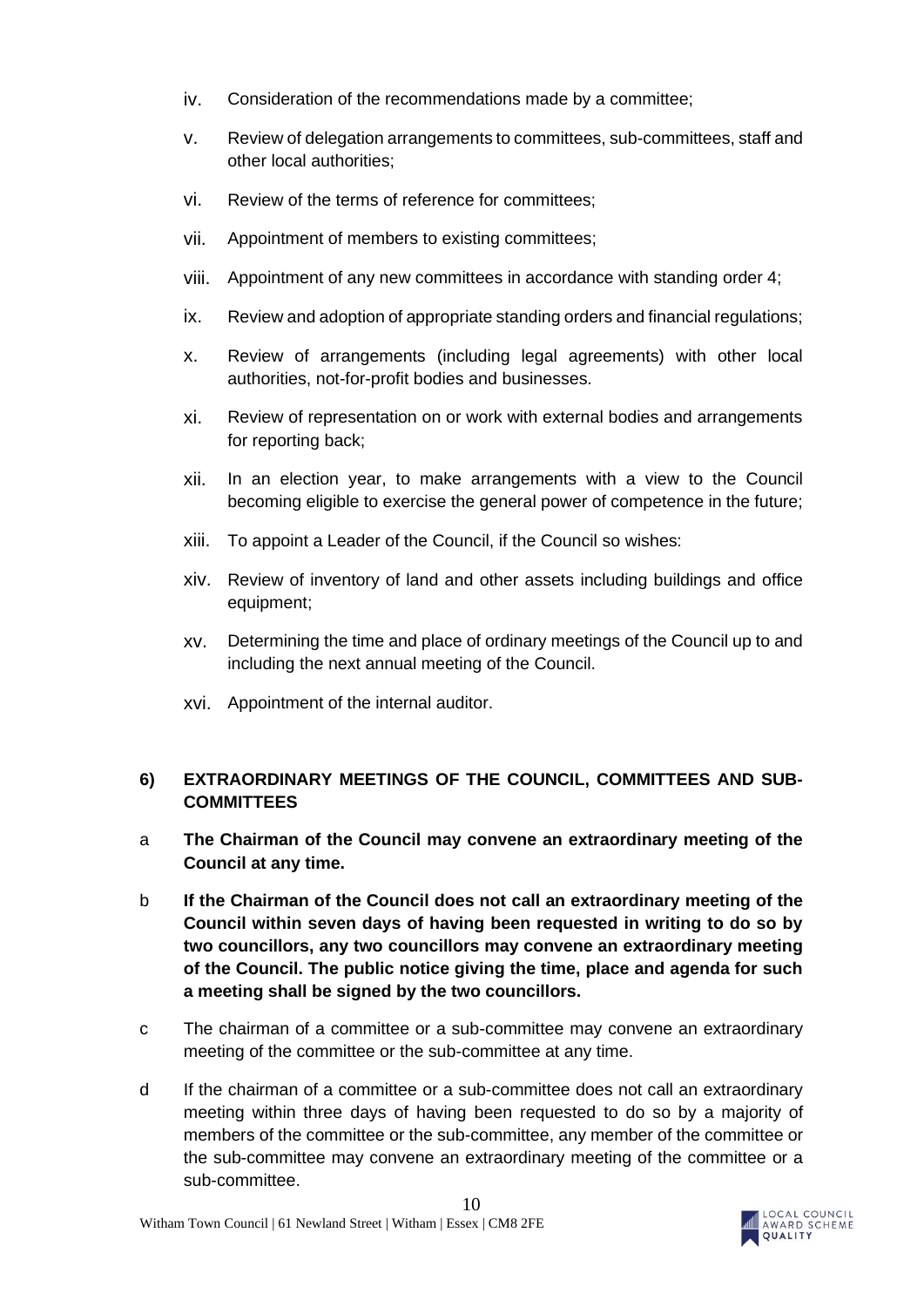# <span id="page-10-0"></span>**7) PREVIOUS RESOLUTIONS**

- a A resolution shall not be reversed within six months except either by a special motion, which requires written notice by at least eight councillors to be given to the Proper Officer in accordance with standing order 9, or by a motion moved in pursuance of the recommendation of a committee or a sub-committee.
- b When a motion moved pursuant to standing order 7(a) has been disposed of, no similar motion may be moved for a further six months.

## <span id="page-10-1"></span>**8) VOTING ON APPOINTMENTS**

a Where more than two persons have been nominated for a position to be filled by the Council and none of those persons has received an absolute majority of votes in their favour, the name of the person having the least number of votes shall be struck off the list and a fresh vote taken. This process shall continue until a majority of votes is given in favour of one person. A tie in votes may be settled by the casting vote exercisable by the chairman of the meeting.

# <span id="page-10-2"></span>**9) MOTIONS FOR A MEETING THAT REQUIRE WRITTEN NOTICE TO BE GIVEN TO THE PROPER OFFICER**

- a A motion shall relate to the responsibilities of the meeting for which it is tabled and in any event shall relate to the performance of the Council's statutory functions, powers and obligations or an issue which specifically affects the Council's area or its residents.
- b No motion may be moved at a meeting unless it is on the agenda and the mover has given written notice of its wording to the Proper Officer at least 10 clear days before the meeting. Clear days do not include the day of the notice or the day of the meeting.
- c The Proper Officer may, before including a motion on the agenda received in accordance with standing order 9(b), correct obvious grammatical or typographical errors in the wording of the motion.
- d If the Proper Officer considers the wording of a motion received in accordance with standing order 9(b) is not clear in meaning, the motion shall be rejected until the mover of the motion resubmits it, so that it can be understood, in writing, to the Proper Officer at least seven clear days before the meeting.
- e If the wording or subject of a proposed motion is considered improper, the Proper Officer shall consult with the chairman of the forthcoming meeting or, as the case may be, the councillors who have convened the meeting, to consider whether the motion shall be included in the agenda or rejected.
- f The decision of the Proper Officer as to whether or not to include the motion on the agenda shall be final.
- g Motions received shall be recorded and numbered in the order that they are received.

11

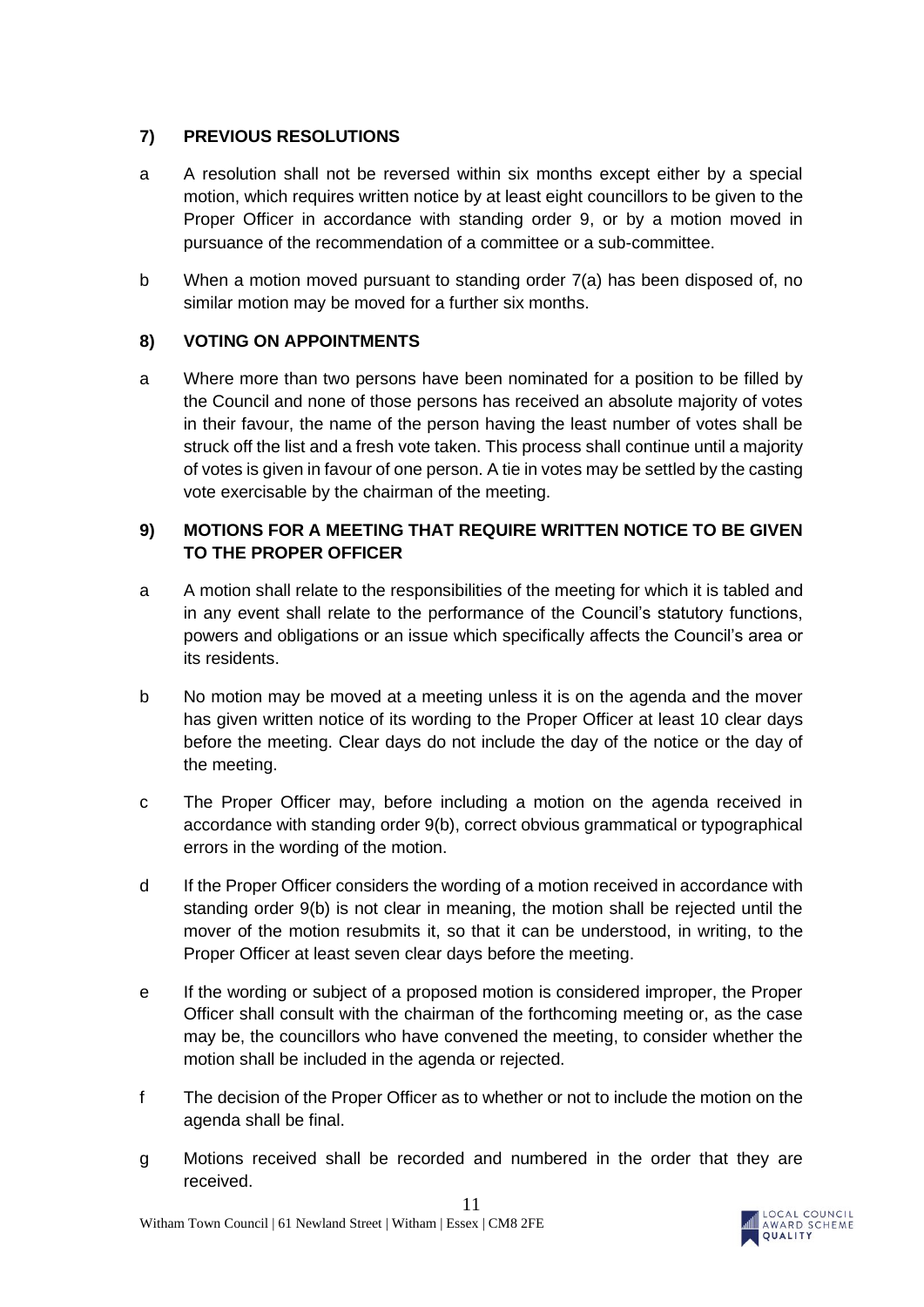h Motions rejected shall be recorded with an explanation by the Proper Officer of the reason for rejection.

#### <span id="page-11-0"></span>**10) MOTIONS AT A MEETING THAT DO NOT REQUIRE WRITTEN NOTICE**

- a The following motions may be moved at a meeting without written notice to the Proper Officer:
	- i. to correct an inaccuracy in the draft minutes of a meeting;
	- ii. to move to a vote;
	- iii. to defer consideration of a motion;
	- iv. to refer a motion to a particular committee or sub-committee;
	- v. to appoint a person to preside at a meeting;
	- vi. to change the order of business on the agenda;
	- vii. to proceed to the next business on the agenda;
	- viii. to require a written report;
	- ix. to appoint a committee or sub-committee and their members;
	- x. to extend the time limits for speaking;
	- xi. to exclude the press and public from a meeting in respect of confidential or other information which is prejudicial to the public interest;
	- xii. to not hear further from a councillor or a member of the public;
	- xiii. to exclude a councillor or member of the public for disorderly conduct;
	- xiv. to temporarily suspend the meeting;
	- xv. to suspend a particular standing order (unless it reflects mandatory statutory or legal requirements);
	- xvi. to adjourn the meeting; or
	- xvii. to close the meeting.

#### <span id="page-11-1"></span>**11) MANAGEMENT OF INFORMATION**

*See also standing order 20.*

- a **The Council shall have in place and keep under review, technical and organisational measures to keep secure information (including personal data) which it holds in paper and electronic form. Such arrangements shall include deciding who has access to personal data and encryption of personal data.**
- b **The Council shall have in place, and keep under review, policies for the retention and safe destruction of all information (including personal data)**

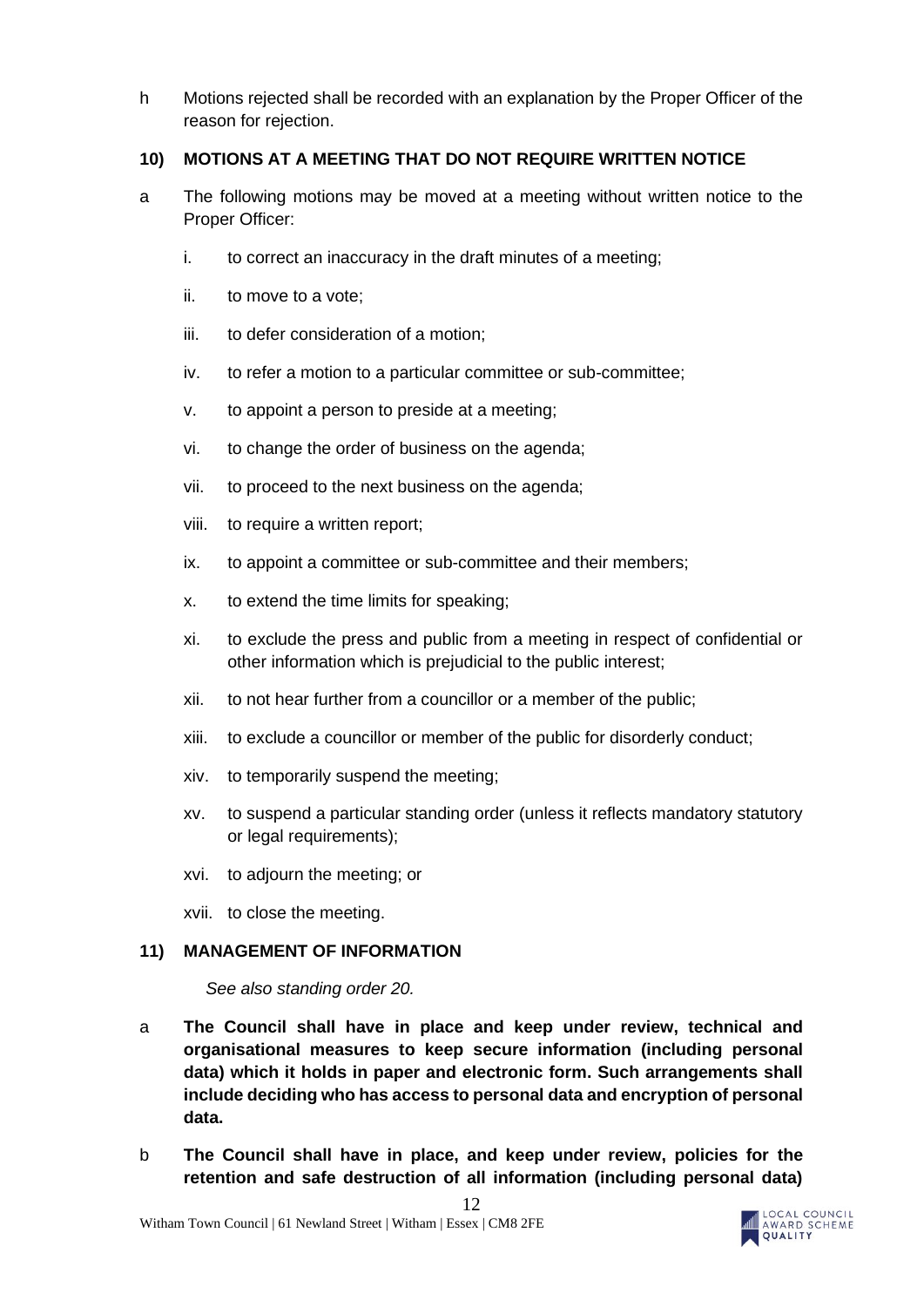**which it holds in paper and electronic form. The Council's retention policy shall confirm the period for which information (including personal data) shall be retained or if this is not possible the criteria used to determine that period (e.g. the Limitation Act 1980).**

- c **The agenda, papers that support the agenda and the minutes of a meeting shall not disclose or otherwise undermine confidential information or personal data without legal justification.**
- d **Councillors, staff, the Council's contractors and agents shall not disclose confidential information or personal data without legal justification.**

#### <span id="page-12-0"></span>**12) DRAFT MINUTES**

**Full Council meetings** Committee meetings Sub-committee meetings **•** 

- a If the draft minutes of a preceding meeting have been served on councillors with the agenda to attend the meeting at which they are due to be approved for accuracy, they shall be taken as read.
- b There shall be no discussion about the draft minutes of a preceding meeting except in relation to their accuracy. A motion to correct an inaccuracy in the draft minutes shall be moved in accordance with standing order 10(a)(i).
- c The accuracy of draft minutes, including any amendment(s) made to them, shall be confirmed by resolution and shall be signed by the chairman of the meeting and stand as an accurate record of the meeting to which the minutes relate.
- d If the chairman of the meeting does not consider the minutes to be an accurate record of the meeting to which they relate, they shall sign the minutes and include a paragraph in the following terms or to the same effect:

"The chairman of this meeting does not believe that the minutes of the meeting of the ( ) held on [date] in respect of ( ) were a correct record but their view was not upheld by the meeting and the minutes are confirmed as an accurate record of the proceedings."

- ● ● e **If the Council's gross annual income or expenditure (whichever is higher) does not exceed £25,000, it shall publish draft minutes on a website which is publicly accessible and free of charge not later than one month after the meeting has taken place.**
	- f Subject to the publication of draft minutes in accordance with standing order 12(e) and standing order 20(a) and following a resolution which confirms the accuracy of the minutes of a meeting, the draft minutes or recordings of the meeting for which approved minutes exist shall be destroyed.

## <span id="page-12-1"></span>**13) CODE OF CONDUCT AND DISPENSATIONS**

a All councillors and non-councillors with voting rights shall observe the code of

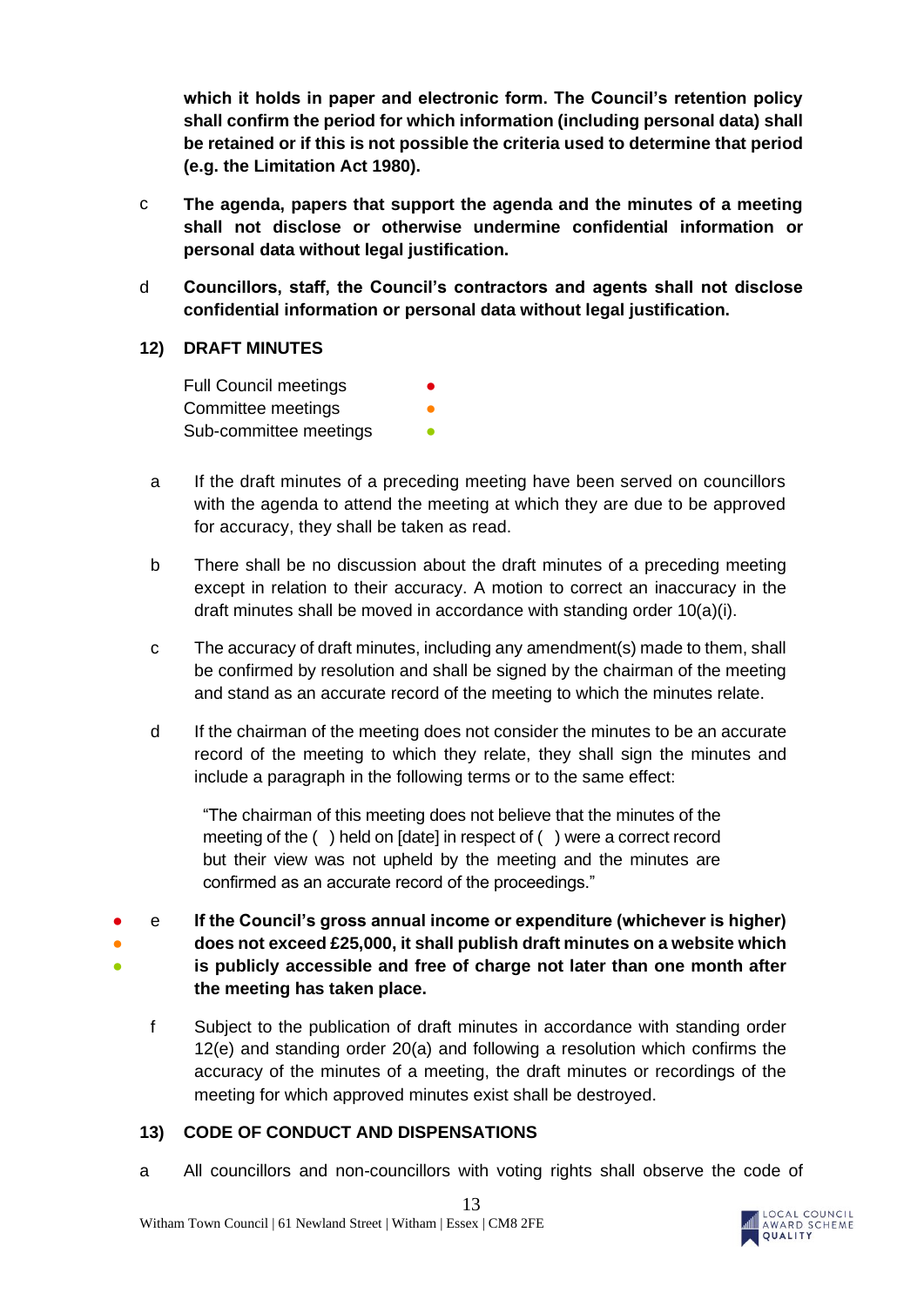conduct adopted by the Council.

- b Unless they has been granted a dispensation, a councillor or non-councillor with voting rights shall withdraw from a meeting when it is considering a matter in which they have a disclosable pecuniary interest. They may return to the meeting after it has considered the matter in which they had the interest.
- c Unless they have been granted a dispensation, a councillor or non-councillor with voting rights shall withdraw from a meeting when it is considering a matter in which they have another interest if so required by the Council's code of conduct. They may return to the meeting after it has considered the matter in which they had the interest.
- d **Dispensation requests shall be in writing and submitted to the Proper Officer** as soon as possible before the meeting, or failing that, at the start of the meeting for which the dispensation is required.
- e A decision as to whether to grant a dispensation shall be made by the proper officer.
- f A dispensation request shall confirm:
	- i. the description and the nature of the disclosable pecuniary interest or other interest to which the request for the dispensation relates;
	- ii. whether the dispensation is required to participate at a meeting in a discussion only or a discussion and a vote;
	- iii. the date of the meeting or the period (not exceeding four years) for which the dispensation is sought; and
	- iv. an explanation as to why the dispensation is sought.
- g Subject to standing orders 13(d) and (f), a dispensation request shall be considered by the Proper Officer before the meeting or, if this is not possible, at the start of the meeting for which the dispensation is required.

# h **A dispensation may be granted in accordance with standing order 13(e) if having regard to all relevant circumstances any of the following apply:**

- **i. without the dispensation the number of persons prohibited from participating in the particular business would be so great a proportion of the meeting transacting the business as to impede the transaction of the business;**
- **ii. granting the dispensation is in the interests of persons living in the Council's area; or**
- **iii. it is otherwise appropriate to grant a dispensation.**

## <span id="page-13-0"></span>**14) CODE OF CONDUCT COMPLAINTS**

a Upon notification by the District or Unitary Council that it is dealing with a complaint that a councillor or non-councillor with voting rights has breached the Council's code of conduct, the Proper Officer shall, subject to standing order 11, report this

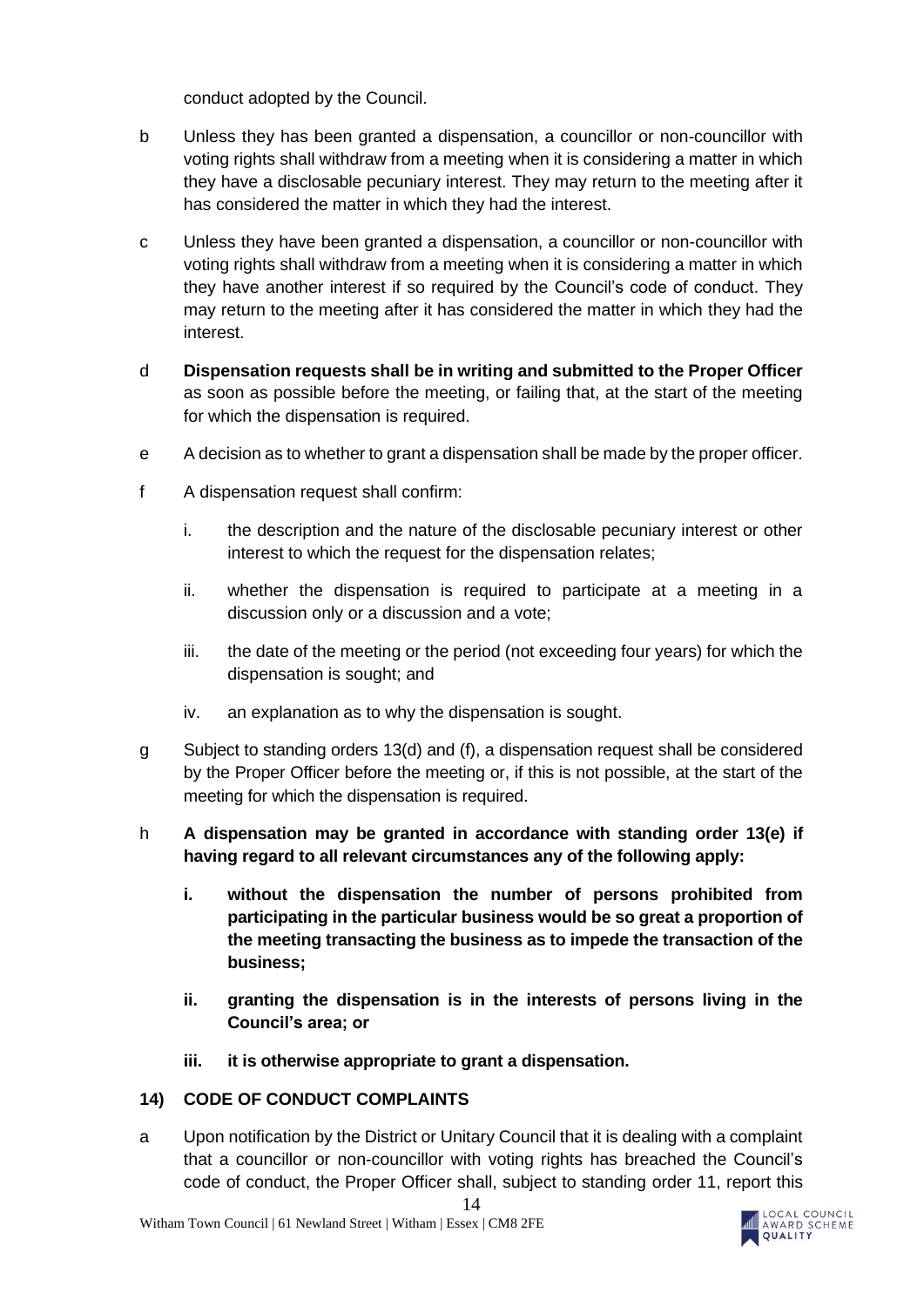to the Council.

- b Where the notification in standing order 14(a) relates to a complaint made by the Proper Officer, the Proper Officer shall notify the Chairman of Council of this fact, and the Chairman shall nominate another staff member to assume the duties of the Proper Officer in relation to the complaint until it has been determined and the Council has agreed what action, if any, to take in accordance with standing order 14(d).
- c The Council may:
	- i. provide information or evidence where such disclosure is necessary to investigate the complaint or is a legal requirement;
	- ii. seek information relevant to the complaint from the person or body with statutory responsibility for investigation of the matter;
- d **Upon notification by the District Council that a councillor or non-councillor with voting rights has breached the Council's code of conduct, the Council shall consider what, if any, action to take against him. Such action excludes disqualification or suspension from office.**

## <span id="page-14-0"></span>**15) PROPER OFFICER**

- a The Proper Officer shall be either (i) the clerk or (ii) other staff member(s) nominated by the Council to undertake the work of the Proper Officer when the Proper Officer is absent.
- b The Proper Officer shall:
	- i. **at least three clear days before a meeting of the council, a committee** or a sub-committee**,**
		- **serve on councillors by delivery or post at their residences or by email authenticated in such manner as the Proper Officer thinks fit, a signed summons confirming the time, place and the agenda (provided the councillor has consented to service by email), and**
		- **Provide, in a conspicuous place, public notice of the time, place and agenda (provided that the public notice with agenda of an extraordinary meeting of the Council convened by councillors is signed by them).**

*See standing order 3(b) for the meaning of clear days for a meeting of a full council and standing order 3(c) for the meaning of clear days for a meeting of a committee;*

- ii. subject to standing order 9, include on the agenda all motions in the order received unless a councillor has given written notice at least 7 days before the meeting confirming their withdrawal of it;
- iii. **convene a meeting of the Council for the election of a new Chairman of the Council, occasioned by a casual vacancy in their office;**

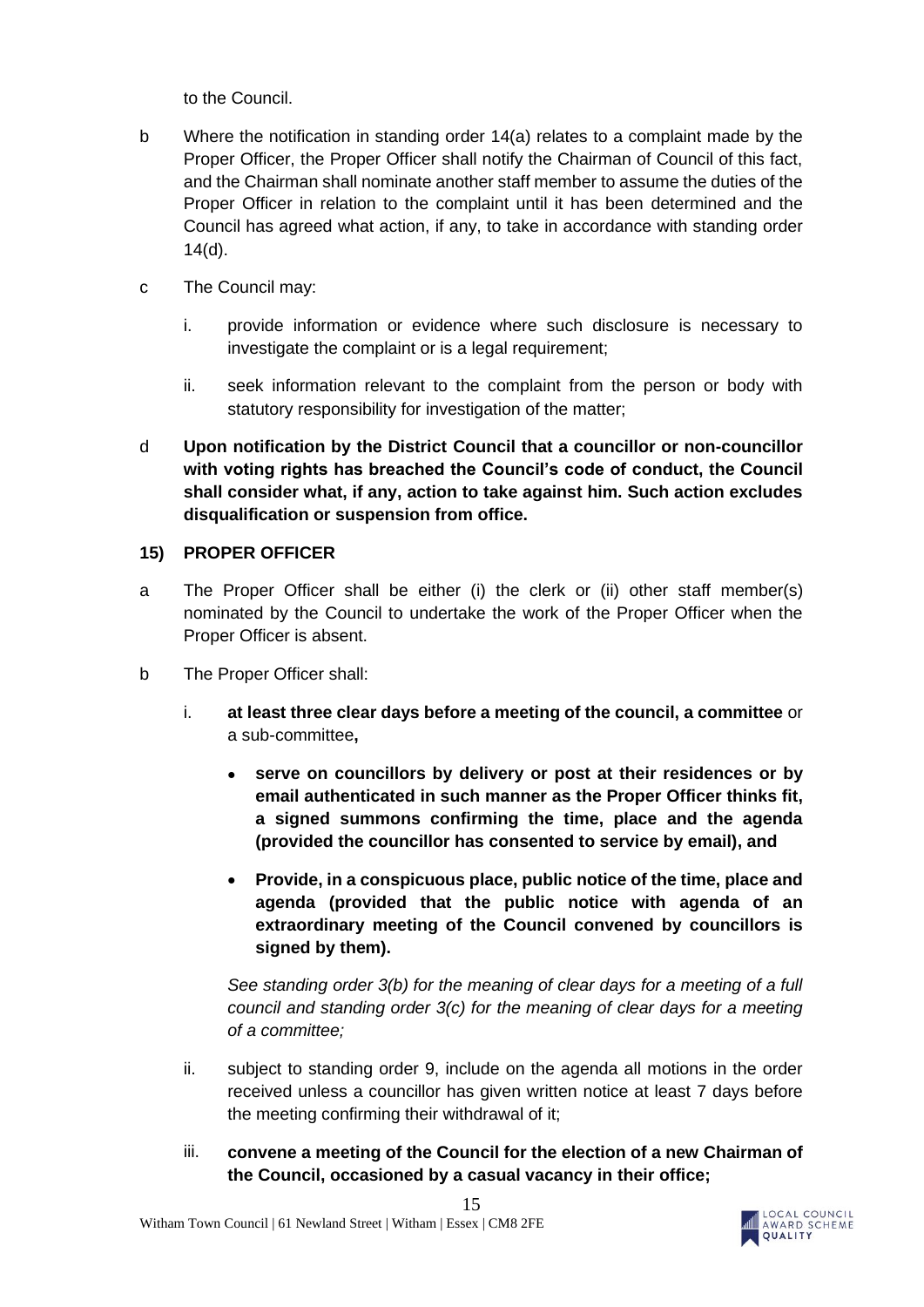- iv. **facilitate inspection of the minute book by local government electors;**
- v. **receive and retain copies of byelaws made by other local authorities;**
- vi. hold acceptance of office forms from councillors;
- vii. hold a copy of every councillor's register of interests;
- viii. assist with responding to requests made under freedom of information legislation and rights exercisable under data protection legislation, in accordance with the Council's relevant policies and procedures;
- ix. liaise, as appropriate, with the Council's Data Protection Officer (if there is one);
- x. receive and send general correspondence and notices on behalf of the Council except where there is a resolution to the contrary;
- xi. assist in the organisation of, storage of, access to, security of and destruction of information held by the Council in paper and electronic form subject to the requirements of data protection and freedom of information legislation and other legitimate requirements (e.g. the Limitation Act 1980);
- xii. arrange for legal deeds to be executed; (*see also standing order 23);*
- xiii. arrange or manage the prompt authorisation, approval, and instruction regarding any payments to be made by the Council in accordance with its financial regulations;
- xiv. record every planning application notified to the Council and the Council's response to the local planning authority in a book for such purpose;
- xv. Provide an urgent response to planning applications that are unable to be referred to committee within the statutory consultation time frame in consultation with the Chairman or Vice-Chairman of the Planning Applications & Transport Sub-Committee.
- xvi. manage access to information about the Council via the publication scheme; and
- xvii. retain custody of the seal of the Council which shall not be used without a resolution to that effect. (s*ee also standing order 23).*
- xviii. Discharge all council functions and relevant duties as specified within the Council's scheme of delegation.

## <span id="page-15-0"></span>**16) RESPONSIBLE FINANCIAL OFFICER**

a The Council shall appoint appropriate staff member(s) to undertake the work of the Responsible Financial Officer when the Responsible Financial Officer is absent.

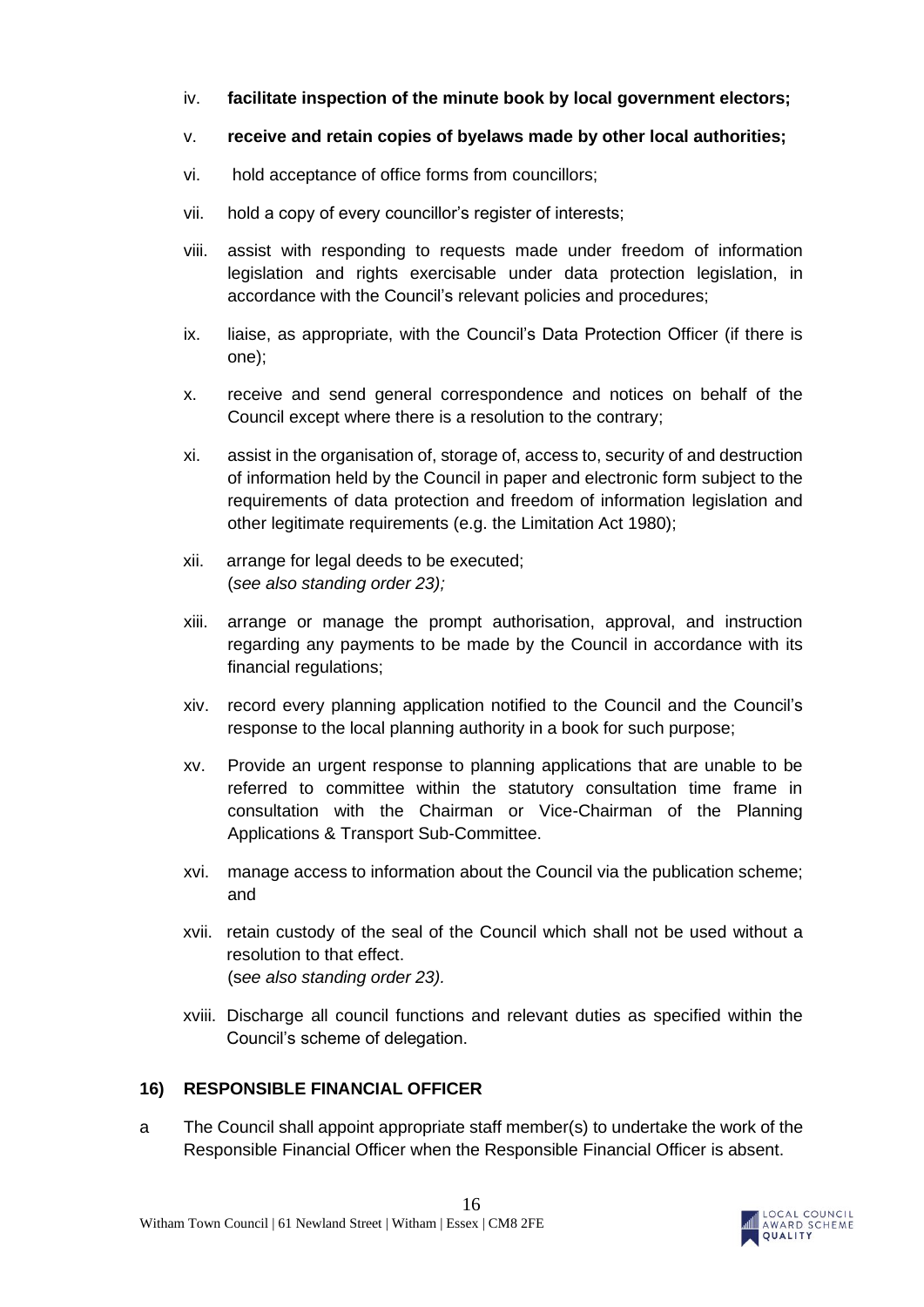# <span id="page-16-0"></span>**17) ACCOUNTS AND ACCOUNTING STATEMENTS**

- a "Proper practices" in standing orders refer to the most recent version of "Governance and Accountability for Local Councils – a Practitioners' Guide".
- b All payments by the Council shall be authorised, approved and paid in accordance with the law, proper practices and the Council's financial regulations.
- c The Responsible Financial Officer shall supply to each meeting of the Policy & Resources Committee, statements to summarise:
	- i. the Council's receipts and payments (or income and expenditure) for each quarter;
	- ii. the Council's aggregate receipts and payments (or income and expenditure) for the year to date;
	- iii. the balances held at the end of the period being reported
	- iv. relevant committee and central service budget reports
- d As soon as possible after the financial year end at 31 March, the Responsible Financial Officer shall provide:
	- i. The policy and resources committee with the Council's balance sheet and supporting statement summarising the Council's receipts and payments (or income and expenditure) for the year to date for information; and
	- ii. to the Council, draft public accounts and statutory accounting statements for the year in the form of Section 2 of the annual governance and accountability return (AGAR), as required by proper practices, for consideration and approval.
- e The year-end accounting statements shall be prepared in accordance with proper practices and apply the form of accounts determined by the Council (receipts and payments, or income and expenditure) for the year to 31 March. A completed draft annual governance and accountability return shall be presented to all councillors at least 14 days prior to anticipated approval by the Council. The annual governance and accountability return of the Council, which is subject to external audit, including the annual governance statement, shall be presented to the Council for consideration and formal approval before 30 June.

## <span id="page-16-1"></span>**18) FINANCIAL CONTROLS AND PROCUREMENT**

- a. The Council shall consider and approve financial regulations drawn up by the Responsible Financial Officer, which shall include detailed arrangements in respect of the following:
	- i. the keeping of accounting records and systems of internal controls;
	- ii. the assessment and management of financial risks faced by the Council;

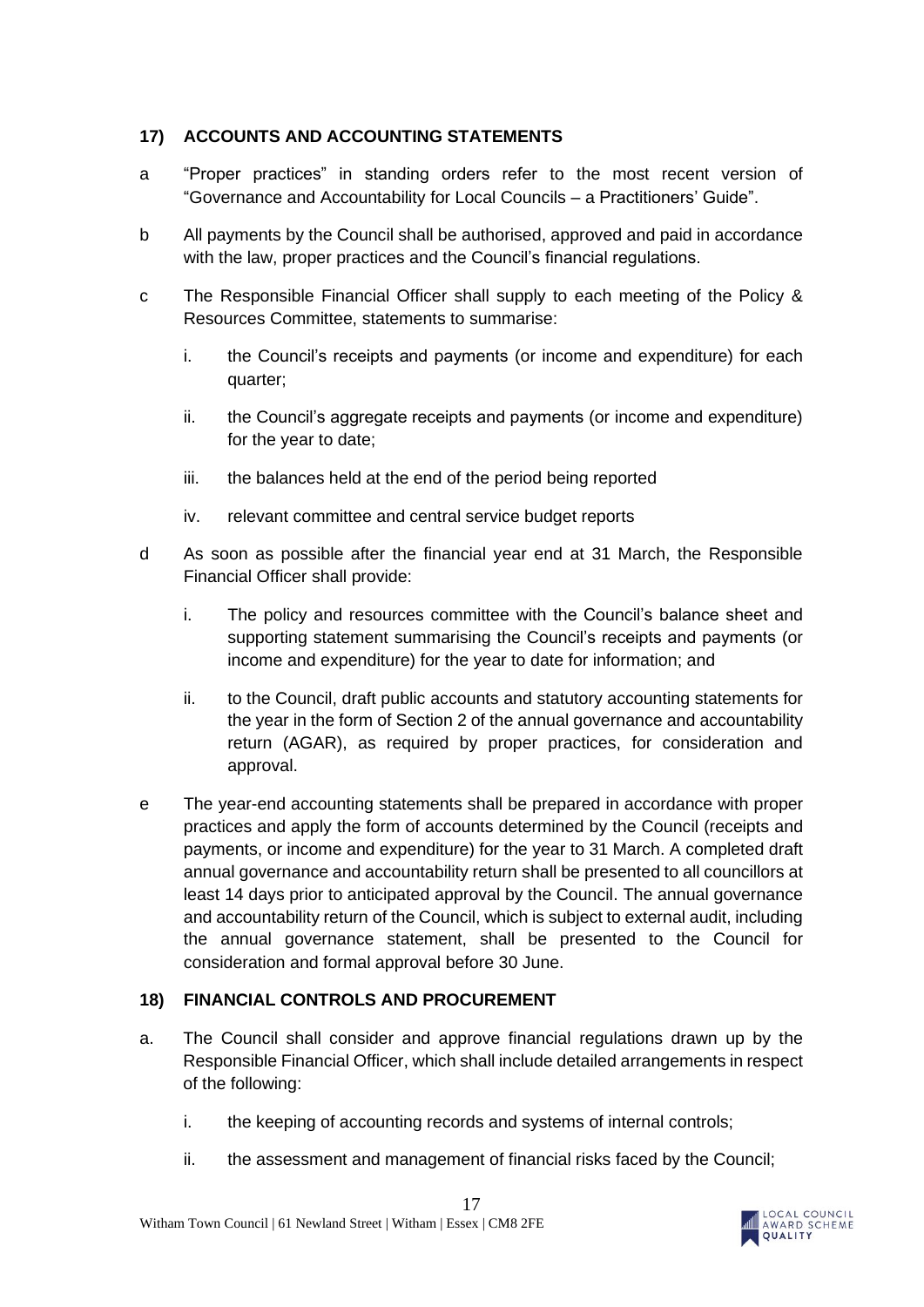- iii. the work of the independent internal auditor in accordance with proper practices and the receipt of regular reports from the internal auditor, which shall be required at least annually;
- iv. the inspection and copying by councillors and local electors of the Council's accounts and/or orders of payments; and
- v. whether contracts with an estimated value below **£25,000** due to special circumstances are exempt from a tendering process or procurement exercise.
- b. Financial regulations shall be reviewed regularly and at least annually for fitness of purpose.
- c. **A public contract regulated by the Public Contracts Regulations 2015 with an estimated value in excess of £25,000 but less than the relevant thresholds in standing order 18(f) is subject to Regulations 109-114 of the Public Contracts Regulations 2015 which include a requirement on the Council to advertise the contract opportunity on the Contracts Finder website regardless of what other means it uses to advertise the opportunity unless it proposes to use an existing list of approved suppliers (framework agreement).**
- d. Subject to additional requirements in the financial regulations of the Council, the tender process for contracts for the supply of goods, materials, services or the execution of works shall include, as a minimum, the following steps:
	- i. a specification for the goods, materials, services or the execution of works shall be drawn up;
	- ii. an invitation to tender shall be drawn up to confirm (i) the Council's specification (ii) the time, date and address for the submission of tenders (iii) the date of the Council's written response to the tender and (iv) the prohibition on prospective contractors contacting councillors or staff to encourage or support their tender outside the prescribed process;
	- iii. the invitation to tender shall be advertised in a local newspaper and in any other manner that is appropriate;
	- iv. tenders are to be submitted in writing in a sealed marked envelope addressed to the Proper Officer;
	- v. tenders shall be opened by the Proper Officer in the presence of at least one councillor after the deadline for submission of tenders has passed;
	- vi. tenders are to be reported to and considered by the appropriate meeting of the Council or a committee or sub-committee with delegated responsibility.
- e. Neither the Council, nor a committee or a sub-committee with delegated responsibility for considering tenders, is bound to accept the lowest value tender.

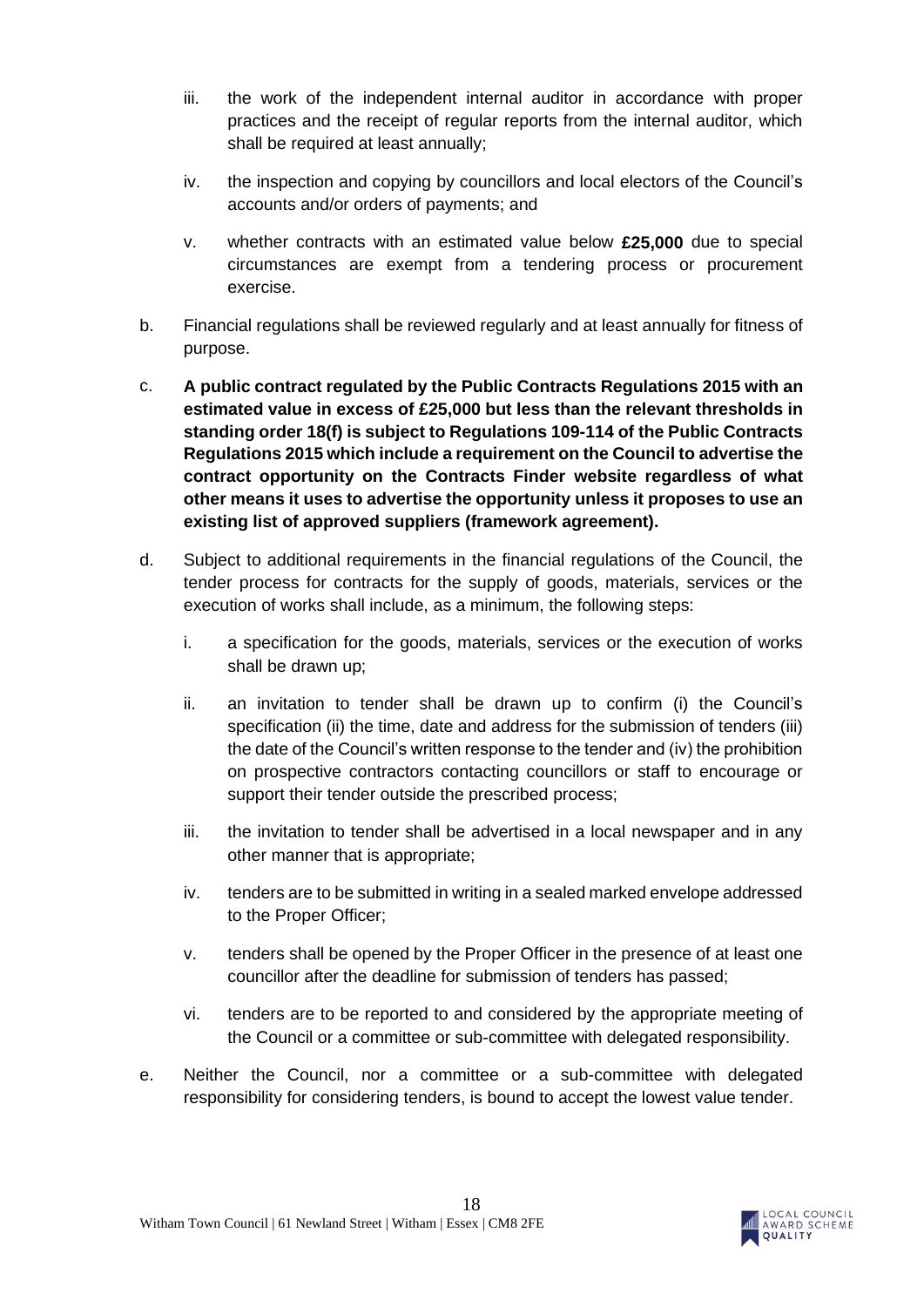- f. **A public contract regulated by the Public Contracts Regulations 2015 with an estimated value in excess of £213,477 including VAT for a public service or supply contract or in excess of £5,336,937 including VAT for a public works shall comply with the relevant procurement procedures and other requirements in the Public Contracts Regulations 2015 which include advertising the contract opportunity on the Contracts Finder website and in OJEU.**
- g. **A public contract in connection with the supply of gas, heat, electricity, drinking water, transport services, or postal services to the public; or the provision of a port or airport; or the exploration for or extraction of gas, oil or solid fuel with an estimated value in excess of £426,955 including VAT for a supply, services or design contract; or in excess of £5,336,937 including VAT for a works contract; or £663,540 including VAT for a social and other specific services contract shall comply with the relevant procurement procedures and other requirements in the Utilities Contracts Regulations 2016.**

#### <span id="page-18-0"></span>**19) HANDLING STAFF MATTERS**

a A matter personal to a member of staff that is being considered by a meeting of Staffing & Accommodation Sub-Committee is subject to standing order 11.

#### <span id="page-18-1"></span>**20) RESPONSIBILITIES TO PROVIDE INFORMATION**

*See also standing order 21.*

a **In accordance with freedom of information legislation, the Council shall publish information in accordance with its publication scheme and respond to requests for information held by the Council.**

**The Council, shall publish information in accordance with the requirements of the Local Government (Transparency Requirements) (England) Regulations 2015**.

<span id="page-18-2"></span>**21) RESPONSIBILITIES UNDER DATA PROTECTION LEGISLATION**  (Below is not an exclusive list).

*See also standing order 11.*

- a The Council may appoint a Data Protection Officer.
- b **The Council shall have policies and procedures in place to respond to an individual exercising statutory rights concerning their personal data.**
- c **The Council shall have a written policy in place for responding to and managing a personal data breach.**

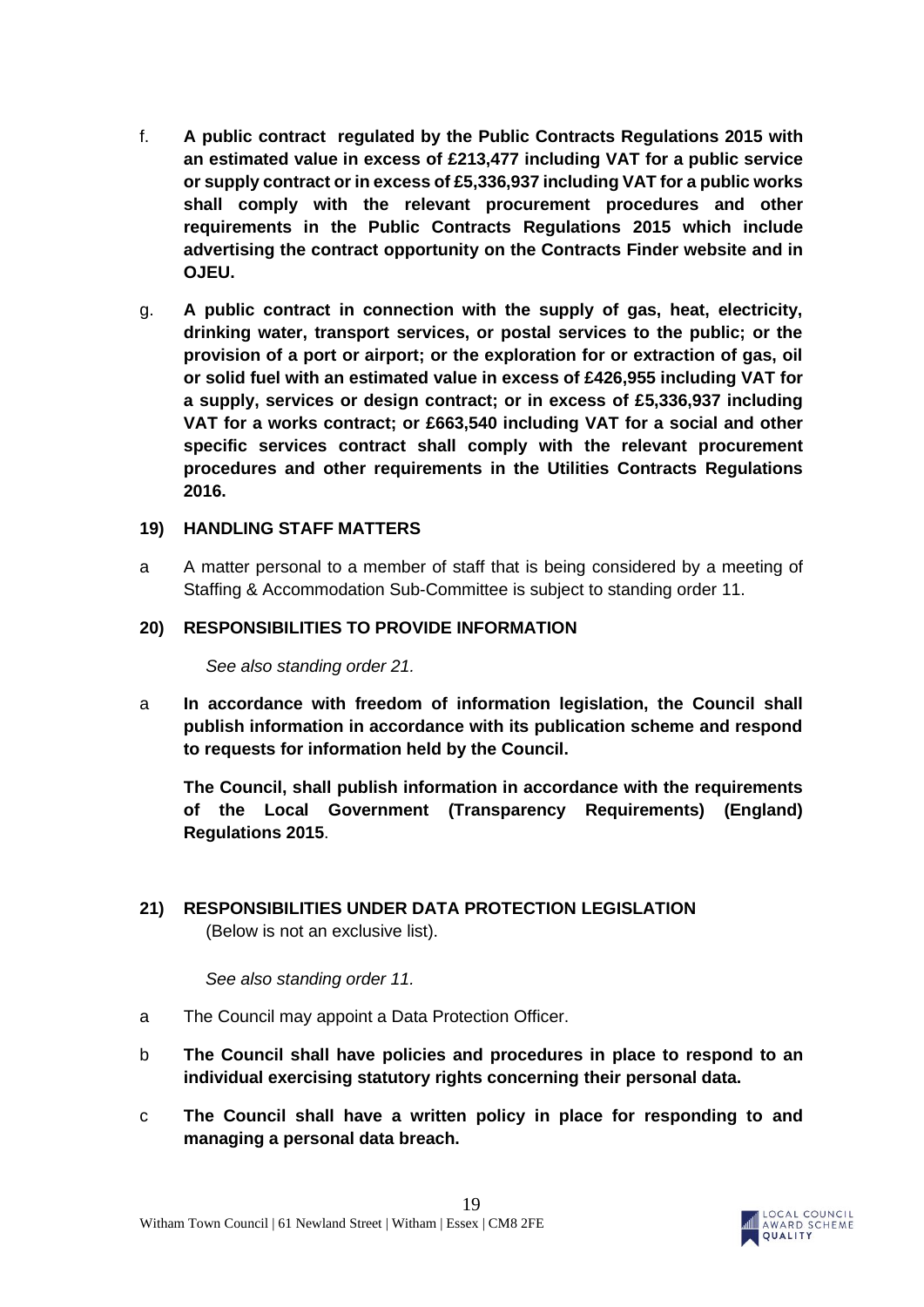- d **The Council shall keep a record of all personal data breaches comprising the facts relating to the personal data breach, its effects and the remedial action taken.**
- e **The Council shall ensure that information communicated in its privacy notice(s) is in an easily accessible and available form and kept up to date.**
- f **The Council shall maintain a written record of its processing activities.**

#### <span id="page-19-0"></span>**22) RELATIONS WITH THE PRESS/MEDIA**

a Requests from the press or other media for an oral or written comment or statement from the Council, its councillors or staff shall be handled in accordance with the Council's policy in respect of dealing with the press and/or other media.

## <span id="page-19-1"></span>**23) EXECUTION AND SEALING OF LEGAL DEEDS**

#### *See also standing orders 15(b)(xii) and (xvii).*

- a A legal deed shall not be executed on behalf of the Council unless authorised by a resolution.
- b **Subject to standing order 23(a), the Council's common seal shall alone be used for sealing a deed required by law. It shall be applied by the Proper Officer in the presence of two councillors who shall sign the deed as witnesses.**

#### <span id="page-19-2"></span>**24) COMMUNICATING WITH DISTRICT AND COUNTY COUNCILLORS**

- a An invitation to attend a meeting of the Council shall be sent, together with the agenda, to the ward councillor(s) of the District and County Council representing the area of the Council.
- b A copy of each letter sent to the District and County shall be sent to the ward councillor(s) representing the area of the Council upon resolution by the appropriate committee or Council.

## <span id="page-19-3"></span>**25) RESTRICTIONS ON COUNCILLOR ACTIVITIES**

- a. Unless duly authorised no councillor shall:
	- i. inspect any land and/or premises which the Council has a right or duty to inspect; or
	- ii. issue orders, instructions or directions.

## <span id="page-19-4"></span>**26) STANDING ORDERS GENERALLY**

a All or part of a standing order, except one that incorporates mandatory statutory or legal requirements, may be suspended by resolution in relation to the consideration